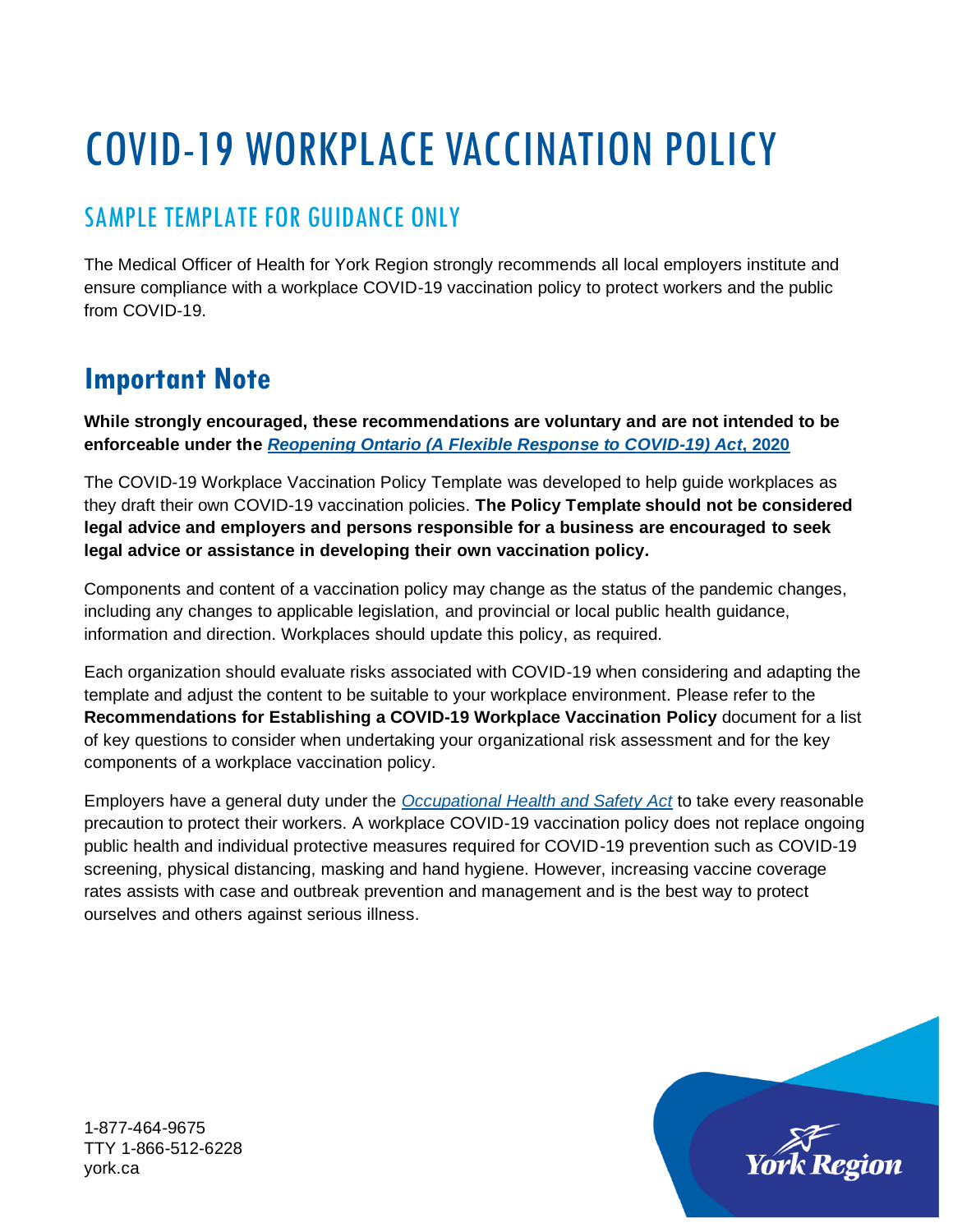# WORKPLACE VACCINATION POLICY SAMPLE TEMPLATE

# **BACKGROUND AND CURRENT SITUATION**

COVID-19 continues to spread in our communities and workplaces, so it is important to protect yourself, your family and friends, your colleagues at work, customers and the community.

Vaccination, in combination with public health measures, continues to work to reduce infection and severe outcomes. In particular, evidence continues to demonstrate that full vaccination reduces the risks of COVID-19 disease and protects vaccinated individuals from severe consequences of COVID-19 and variants, including the Delta variant currently circulating in Ontario.

Reinforcing the need to get vaccinated is current with public health data, which indicates that only a small fraction of fully vaccinated people became infected, with the vast majority of recent cases and hospitalizations occurring in those not fully vaccinated.

#### **SCOPE AND PURPOSE**

The purpose of this policy is to outline organizational expectations with regards to COVID-19 immunization of employees, staff, contractors, volunteers and students. Vaccination against COVID-19 is one of the best ways to protect workers who work in a location with common areas and/or where workers can have contact with other workers, patrons or the public. The Delta variant of the coronavirus is more contagious and may cause more severe illness.

#### **Contingent upon vaccine availability and unless medically contraindicated, it is strongly recommended that all eligible employees, staff, contractors, volunteers and students are fully vaccinated against COVID-19.**

To ensure that all employees, staff, contractors, volunteers, students etc. are informed about this policy, a communication plan has been developed and includes disseminating the policy to all employees via email. The policy will also be posted in designated areas in the workplace. To heighten awareness, any established workplace Health and Safety Committee will also be involved in communicating the policy.

# **LEGISLATIVE REQUIREMENTS – WORKPLACE POLICY**

This policy adheres to the *[Occupational Health and Safety Act](https://www.ontario.ca/laws/statute/90o01)*, the *[Human Rights Code](https://www.ontario.ca/laws/statute/90h19)* (Ontario), privacy laws and applicable legislation.

## **APPLICATION AND VACCINE REQUIREMENTS**

This policy applies to all employees, staff, contractors, volunteers and students.

**Proof of full vaccination** (the definition needs to be aligned with the latest provincial guidance):

The province provides a definition of fully vaccinated individuals. Employers should ensure that the current provincial guidance is used. Click [here](https://www.health.gov.on.ca/en/pro/programs/publichealth/coronavirus/docs/vaccine/COVID-19_fully_vaccinated_status_ontario.pdf) for the current definition provided by the Ministry of Health. The Ministry will update the definition as needed.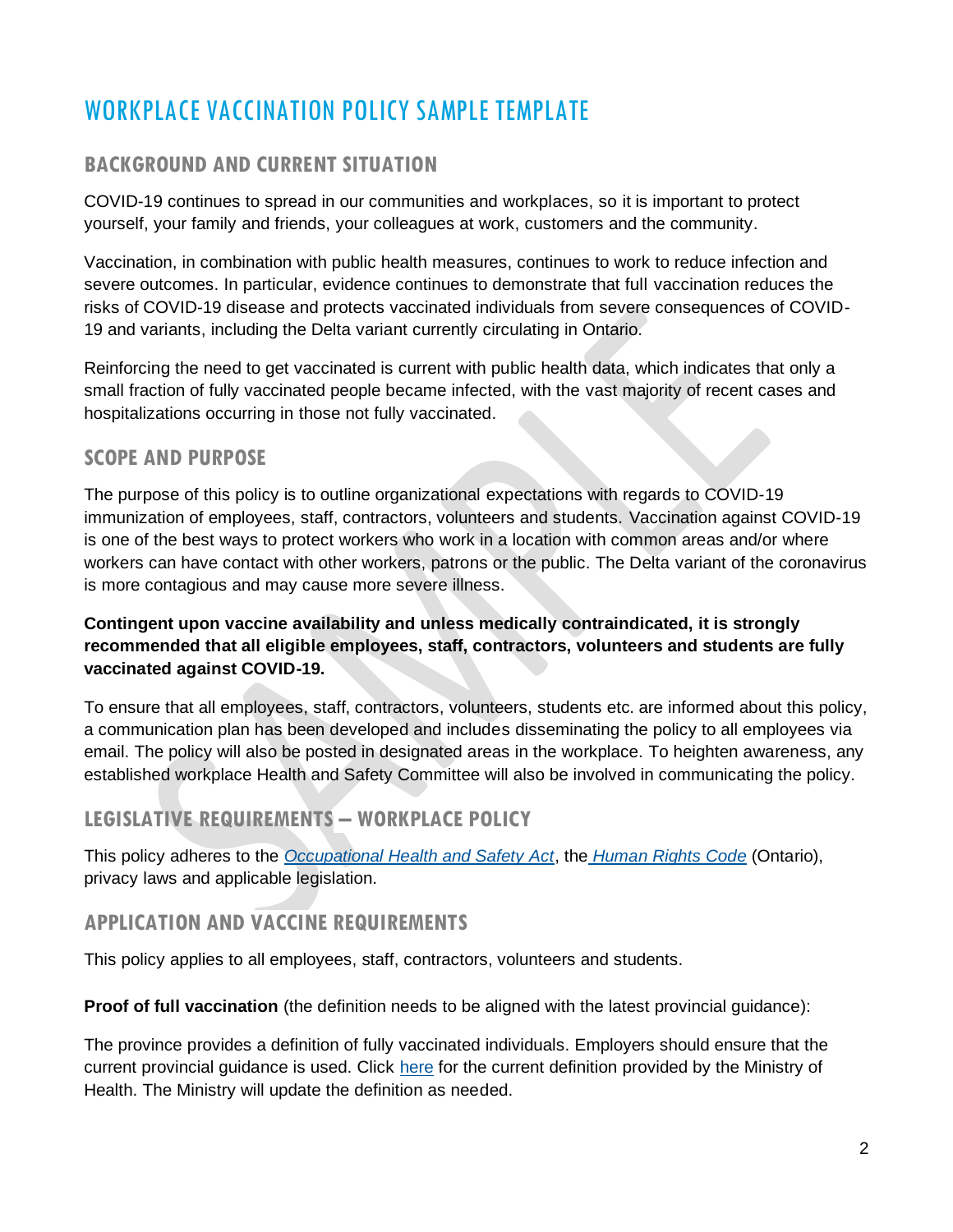#### **Methods of providing proof**

- Methods of providing such proof could include a printed or electronic vaccination receipt (i.e., from [covid-19.ontario.ca/proof-covid-19-vaccination](https://covid-19.ontario.ca/proof-covid-19-vaccination) or by calling the Provincial Vaccine Booking Line at 1-833-943-3900), or a government-led proof-of-vaccination system
- **For those vaccinated outside of Ontario or Canada**: proof of immunization (e.g., an immunization record, proof of vaccination certificate (PVC)) and confirmation that the vaccine product is accepted; those vaccinated outside of Ontario or Canada can contact the local public health unit to have their immunization records documented in the provincial system; vaccination receipts are available through the province
- **Workers who do not provide proof of full vaccination should:**
- Indicate that they have a medical exemption, including if the reasons are temporary or permanent; the medical exemption should be written by a licensed doctor or nurse practitioner
- In the absence of a medical exemption:
	- $\circ$  Complete a vaccination education course with a signed declaration stating they understand the risks of COVID-19 and the benefits of vaccination; the vaccination education course should include information on:
		- How COVID-19 vaccines work
		- Vaccine safety related to the development of the COVID-19 vaccines
		- The benefits of vaccination against COVID-19
		- Risks of not being vaccinated against COVID-19
		- Possible side effects of COVID-19 vaccination
	- o Make arrangements to get vaccinated and provide proof of vaccination by **[insert date, 2021**]

# **ACCOMMODATIONS FOR NOT FULLY VACCINATED WORKERS**

Employees who have an approved exemption or those who remain not fully vaccinated may be required to undertake additional infection and prevention control measures, including additional personal protective equipment, providing proof of negative COVID-19 tests (at least once or twice per week) as well as self-isolating if exposed to COVID-19. Alternative options for accommodation could include relocation and modified work or reassignments.

The organization will consider reasonable accommodation on a case-by-case basis and, if required, grant such accommodation unless it would amount to undue hardship based on cost, health and safety or other factors.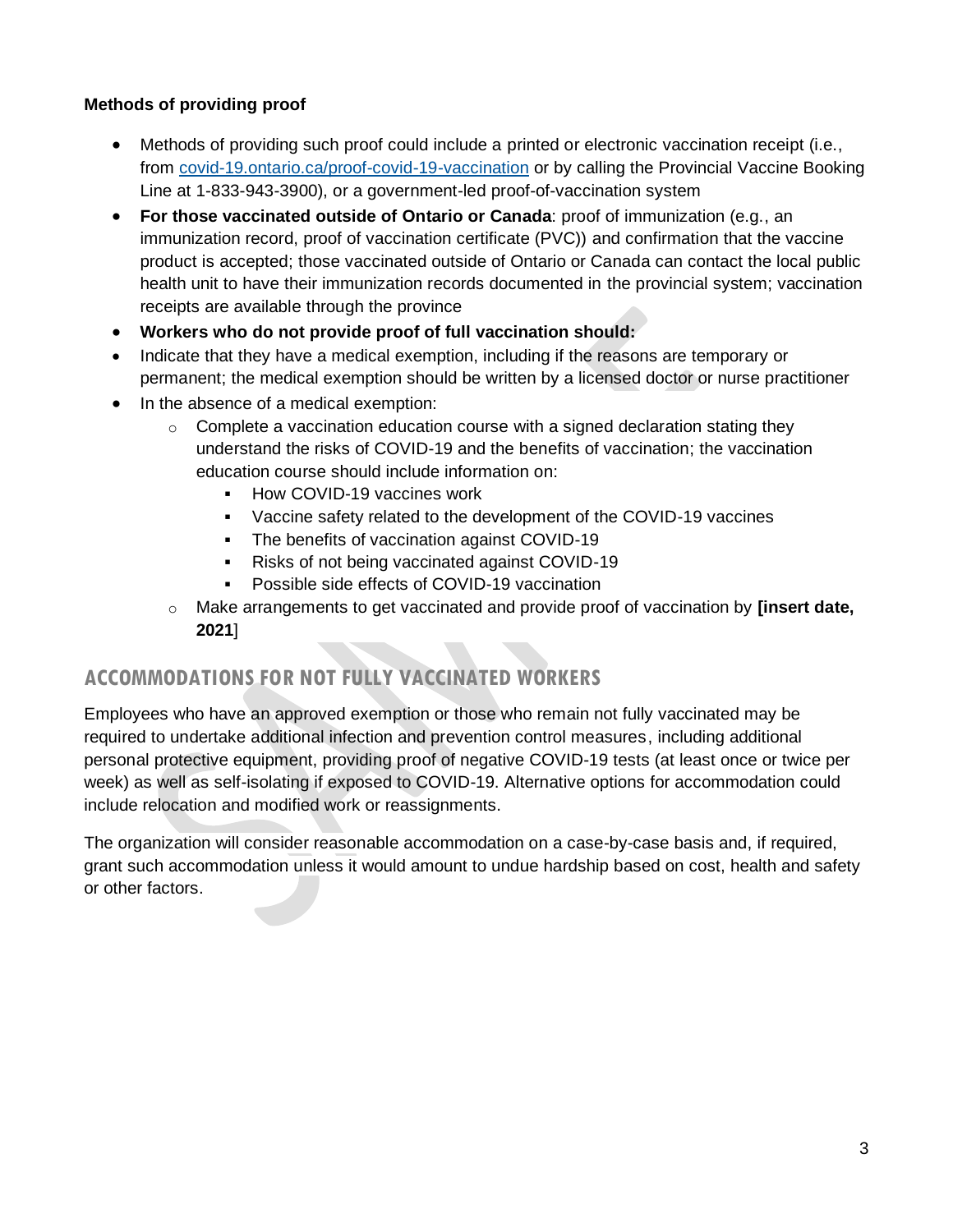#### **PROOF OF VACCINATION AND TIMELINES**

Under this new policy, all staff will be required to provide proof of a first COVID-19 vaccination dose no later than **[Insert date, 2021].** Confirmation of a full series is required no later than [**Insert date, 2021**].

Employees must disclose their vaccination status in accordance with the established process by no later than **[insert date, 2021].**

Employees who, by **[insert date, 2021],** disclose that they have **not** received the full series of doses of COVID-19 vaccine (or a single dose in the case of a single dose vaccine series), or who have not disclosed their vaccination status as required, shall attend mandatory education on the benefits of vaccination, in addition to the obligations identified under "Application and Vaccination Requirements" above.

For workers who do not provide proof of vaccination, the organization will keep a copy of the medical note provided by the employee's physician or nurse practitioner or a copy of the signed written declaration for a reason related to a protected ground under the *[Occupational Health and Safety Act](https://www.ontario.ca/laws/statute/90o01)*, or proof of completion of a vaccination education course

# **PRIVACY CONSIDERATIONS**

Information about employees' vaccination and medical information will be protected in accordance with applicable privacy legislation. Knowing an employee's vaccination status may be important to help our organization take appropriate action quickly in the event of COVID-19 cases in the workplace to protect employees, your families, customers/patrons and the general public. This may include sharing that information with public health officials.

The organization will collect, share, maintain and dispose of vaccination disclosure information, including documentation verifying receipt of a vaccination series, in accordance with privacy legislation. This information will only be used to the extent necessary for implementation of this policy, for administering health and safety protocols and infection and prevention control measures in the workplace.

Employees may also be required to disclose their vaccination status by law or to otherwise give effect to this policy, including, but not limited to, situations where employees are directed to stay home as a result of the daily COVID-19 screening tool in order to comply with the clearance criteria to return to work (e.g., a COVID-19 exposure or a travel quarantine exemption).

## **NON-COMPLIANCE**

Employers who do not comply with this policy may be subject to [**employers insert consequences**].

#### **AVAILABLE SUPPORTS FOR VACCINATION**

The health and safety of our employees is a priority for this organization. To support COVID-19 vaccination, we are providing: